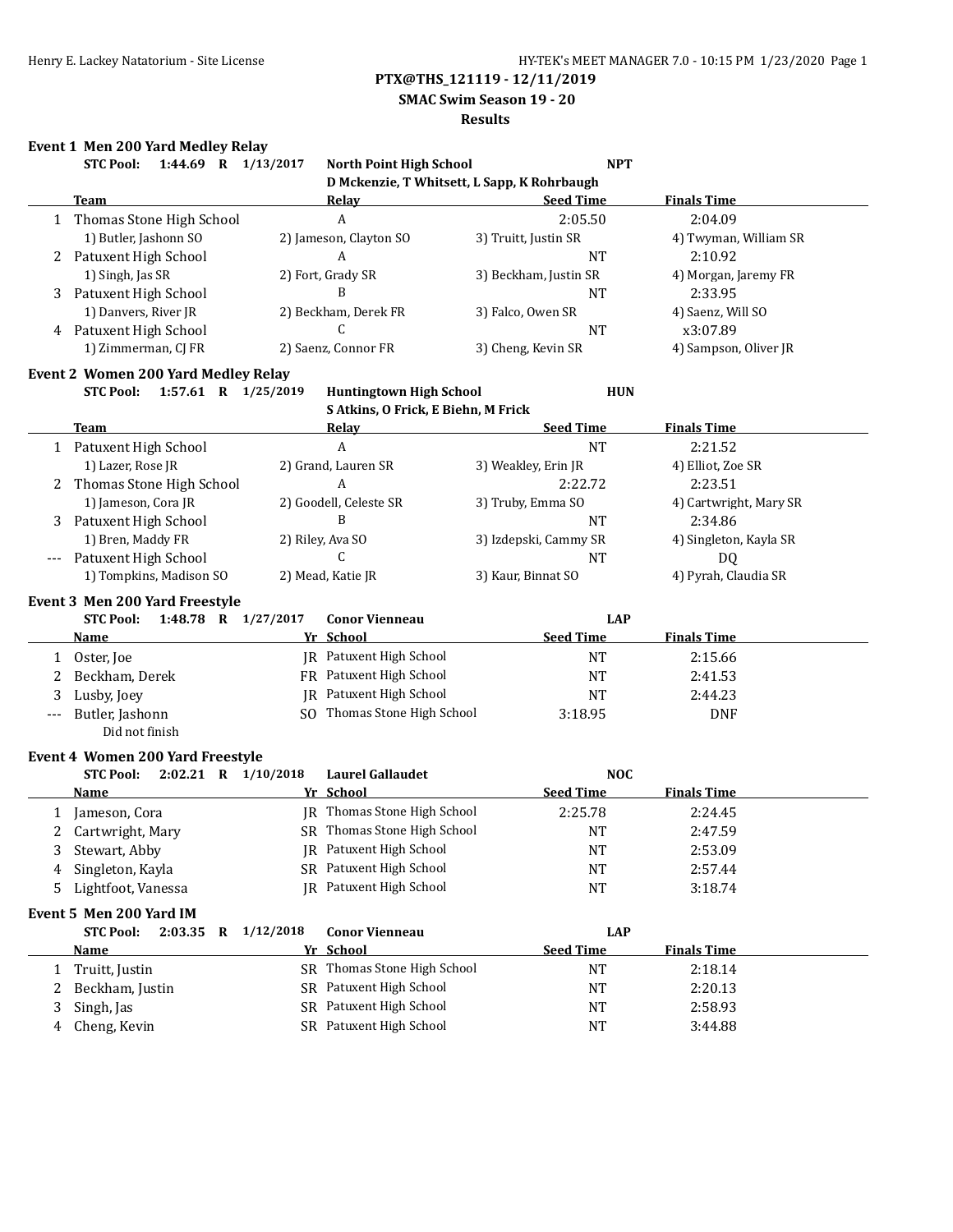**SMAC Swim Season 19 - 20**

## **Results**

# **Event 6 Women 200 Yard IM**

|    | $2:14.68$ R<br><b>STC Pool:</b> | 1/20/2017 | <b>Hayley Newton</b>        | LEO              |                    |  |
|----|---------------------------------|-----------|-----------------------------|------------------|--------------------|--|
|    | Name                            |           | Yr School                   | <b>Seed Time</b> | <b>Finals Time</b> |  |
|    | Truby, Emma                     |           | SO Thomas Stone High School | 3:02.17          | 3:02.34            |  |
| ∠  | Weakley, Erin                   |           | JR Patuxent High School     | NT               | 3:10.56            |  |
|    | Goodell, Celeste                |           | SR Thomas Stone High School | 3:12.96          | 3:11.63            |  |
| 4  | Bren, Maddy                     |           | FR Patuxent High School     | NT               | 3:18.88            |  |
| 5. | Kaur, Binnat                    | SO.       | Patuxent High School        | NT               | 3:23.15            |  |

#### **Event 7 Men 50 Yard Freestyle**

|                     | <b>STC Pool:</b><br>22.07<br>R | 1/15/2016 | <b>Matthew Essing</b>       | <b>NPT</b>       |                    |
|---------------------|--------------------------------|-----------|-----------------------------|------------------|--------------------|
|                     | <b>Name</b>                    |           | Yr School                   | <b>Seed Time</b> | <b>Finals Time</b> |
|                     | Morgan, Jaremy                 |           | FR Patuxent High School     | NT               | 27.39              |
|                     | 2 Bishop, Dylan                |           | SR Patuxent High School     | <b>NT</b>        | 27.86              |
|                     | 3 Twyman, William              |           | SR Thomas Stone High School | 32.30            | 28.18              |
|                     | 4 Danvers, River               |           | IR Patuxent High School     | NT               | 31.74              |
|                     | 5 Anaya, Marvin                |           | JR Thomas Stone High School | 33.31            | 34.02              |
|                     | 6 Offutt, Caleb                |           | SO Thomas Stone High School | 34.58            | 36.73              |
| $---$               | Zimmerman, CJ                  |           | FR Patuxent High School     | <b>NT</b>        | X44.25             |
| $\qquad \qquad - -$ | Musser, James                  |           | FR Patuxent High School     | NT               | X1:46.56           |

#### **Event 8 Women 50 Yard Freestyle**

| <b>STC Pool:</b><br>25.17 |                                                                                        | <b>Megan Schueller</b> | LAP                                                                                                                                                                                                                                                  |                    |           |
|---------------------------|----------------------------------------------------------------------------------------|------------------------|------------------------------------------------------------------------------------------------------------------------------------------------------------------------------------------------------------------------------------------------------|--------------------|-----------|
| <b>Name</b>               |                                                                                        |                        | <b>Seed Time</b>                                                                                                                                                                                                                                     | <b>Finals Time</b> |           |
| Elliot, Zoe               |                                                                                        |                        | <b>NT</b>                                                                                                                                                                                                                                            | 29.60              |           |
|                           |                                                                                        |                        | NT                                                                                                                                                                                                                                                   | 31.71              |           |
|                           |                                                                                        |                        | 35.70                                                                                                                                                                                                                                                | 36.30              |           |
| Leyton, Diana             |                                                                                        |                        | <b>NT</b>                                                                                                                                                                                                                                            | 39.62              |           |
|                           |                                                                                        |                        | 49.42                                                                                                                                                                                                                                                | 45.47              |           |
|                           |                                                                                        |                        | NT                                                                                                                                                                                                                                                   | X39.27             |           |
| Vetting, Kaylee           |                                                                                        | Patuxent High School   | <b>NT</b>                                                                                                                                                                                                                                            | X42.08             |           |
| Danyers, Alaura           |                                                                                        |                        | <b>NT</b>                                                                                                                                                                                                                                            | X42.42             |           |
| Howl, Elizabeth           |                                                                                        |                        | 50.57                                                                                                                                                                                                                                                | NS                 |           |
|                           | 2 Izdepski, Cammy<br>3 Smallhorn, Alyson<br>4<br>5 Cuvea, Jasmine<br>Capuano, Isabella | $\mathbf R$            | Yr School<br>SR Patuxent High School<br>SR Patuxent High School<br>SO Thomas Stone High School<br>SO Patuxent High School<br>FR Thomas Stone High School<br>SO Patuxent High School<br>SO.<br>FR Patuxent High School<br>FR Thomas Stone High School |                    | 1/11/2019 |

#### **Event 11 Men 100 Yard Butterfly**

| <b>STC Pool:</b> |  | 54.60 R 1/13/2017 | <b>Alec Bacon</b>           |                  | <b>LEO</b>         |  |
|------------------|--|-------------------|-----------------------------|------------------|--------------------|--|
| <b>Name</b>      |  |                   | Yr School                   | <b>Seed Time</b> | <b>Finals Time</b> |  |
| 1 Truitt, Justin |  |                   | SR Thomas Stone High School | 1:00.66          | 1:09.06            |  |
| Singh, Jas       |  |                   | SR Patuxent High School     | NΤ               | 1:29.41            |  |
| --- Falco, Owen  |  |                   | SR Patuxent High School     | NT               | D0                 |  |

#### **Event 12 Women 100 Yard Butterfly**

| 1:00.67<br><b>STC Pool:</b><br>$\mathbf R$ | 1/20/2017 | <b>Laurel Gallaudet</b>     | <b>NOC</b>       |                    |  |
|--------------------------------------------|-----------|-----------------------------|------------------|--------------------|--|
| <b>Name</b>                                |           | Yr School                   | <b>Seed Time</b> | <b>Finals Time</b> |  |
| Weakley, Erin                              |           | IR Patuxent High School     | <b>NT</b>        | 1:31.60            |  |
| 2 Kaur, Binnat                             |           | SO Patuxent High School     | NT               | 1:37.33            |  |
| --- Truby, Emma                            |           | SO Thomas Stone High School | 1:25.15          | <b>DFS</b>         |  |
| Declared false start                       |           |                             |                  |                    |  |

#### **Event 13 Men 100 Yard Freestyle**

| <b>STC Pool:</b> |  | 49.30 R 1/15/2016 | <b>Matthew Essing</b>       | <b>NPT</b>       |                    |  |
|------------------|--|-------------------|-----------------------------|------------------|--------------------|--|
| Name             |  |                   | Yr School                   | <b>Seed Time</b> | <b>Finals Time</b> |  |
| Jameson, Clayton |  |                   | SO Thomas Stone High School | $N^{T}$          | 52.83              |  |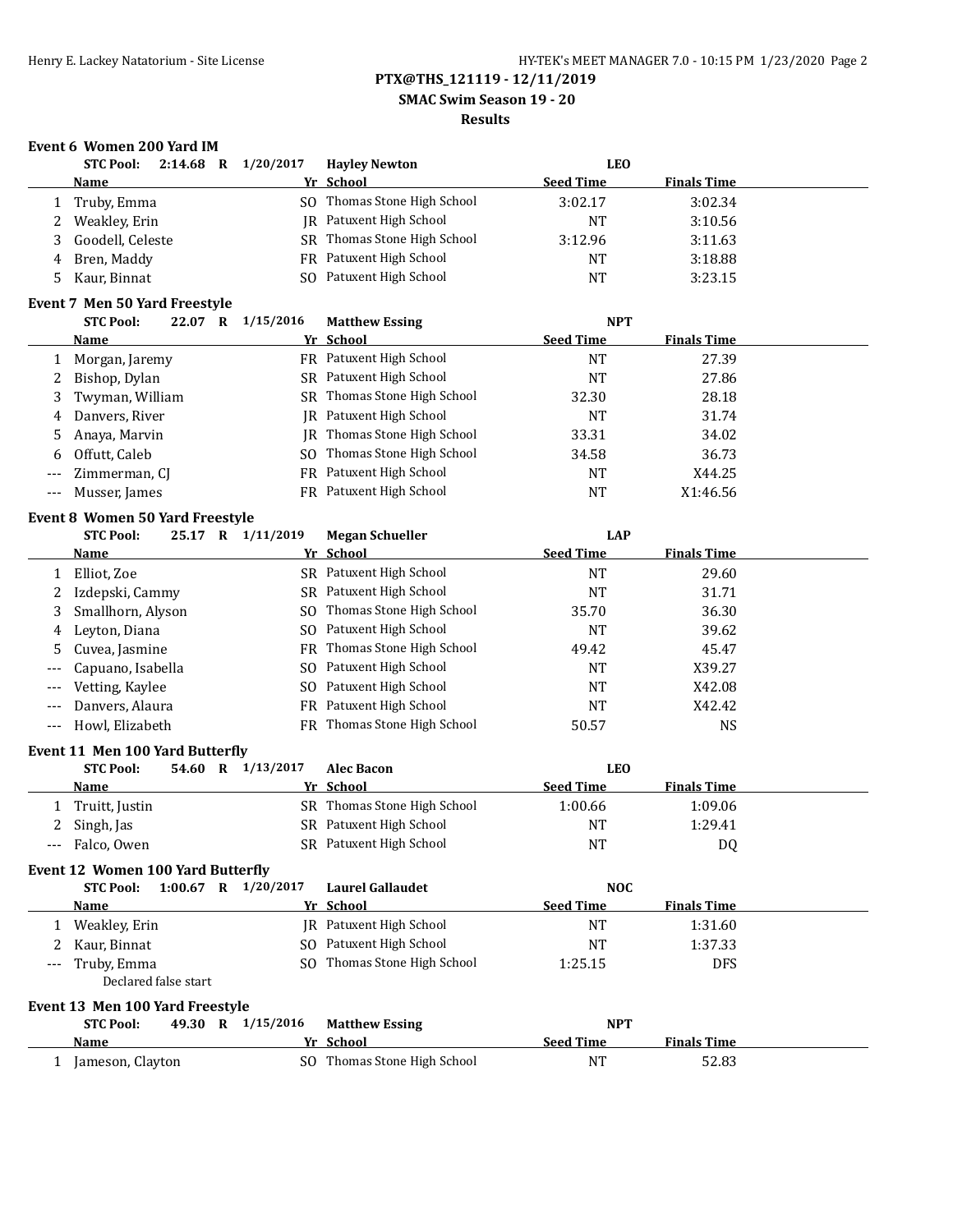**SMAC Swim Season 19 - 20**

## **Results**

## **(Event 13 Men 100 Yard Freestyle)**

|       | Name                              |       |   |           | Yr School                      | <b>Seed Time</b> | <b>Finals Time</b> |  |
|-------|-----------------------------------|-------|---|-----------|--------------------------------|------------------|--------------------|--|
| 2     | Oster, Joe                        |       |   |           | <b>IR</b> Patuxent High School | NT               | 57.99              |  |
| 3     | Lusby, Joey                       |       |   |           | <b>IR</b> Patuxent High School | NT               | 1:11.74            |  |
| 4     | Bishop, Dylan                     |       |   |           | SR Patuxent High School        | <b>NT</b>        | 1:11.86            |  |
| 5.    | Anaya, Marvin                     |       |   |           | IR Thomas Stone High School    | <b>NT</b>        | 1:24.04            |  |
| $---$ | Offutt. Caleb                     |       |   |           | SO Thomas Stone High School    | 1:52.51          | X1:54.99           |  |
|       | Event 14 Women 100 Yard Freestyle |       |   |           |                                |                  |                    |  |
|       | <b>STC Pool:</b>                  | 55.99 | R | 1/10/2018 | <b>Nathalie LaFontant</b>      | <b>NPT</b>       |                    |  |
|       | <b>Name</b>                       |       |   |           | Yr School                      | <b>Seed Time</b> | <b>Finals Time</b> |  |
|       | Elliot Zoe                        |       |   |           | <b>SR</b> Patuxent High School | NΤ               | 1.0925             |  |

|       | Elliot, Zoe                     |           | SR Patuxent High School     | NT               | 1:09.25            |  |
|-------|---------------------------------|-----------|-----------------------------|------------------|--------------------|--|
| 2     | Izdepski, Cammy                 |           | SR Patuxent High School     | NT               | 1:10.99            |  |
| 3     | Magesh, Titiksha                |           | IR Patuxent High School     | NT               | 1:39.17            |  |
| 4     | Cuvea, Jasmine                  |           | FR Thomas Stone High School | 2:01.08          | 1:52.86            |  |
| $---$ | Javier, MacKenzie               | SO.       | Thomas Stone High School    | <b>NT</b>        | <b>XDNF</b>        |  |
|       | Did not finish                  |           |                             |                  |                    |  |
| $---$ | Howl, Elizabeth                 |           | FR Thomas Stone High School | 2:06.94          | NS                 |  |
|       |                                 |           |                             |                  |                    |  |
|       | Event 15 Men 500 Yard Freestyle |           |                             |                  |                    |  |
|       | $4:55.68$ R<br><b>STC Pool:</b> | 1/25/2019 | <b>Connor Currie</b>        | <b>HUN</b>       |                    |  |
|       | <b>Name</b>                     |           | Yr School                   | <b>Seed Time</b> | <b>Finals Time</b> |  |
|       | Morgan, Jaremy                  |           | FR Patuxent High School     | <b>NT</b>        | 6:05.96            |  |
|       | Saenz, Will                     |           | SO Patuxent High School     | <b>NT</b>        | 7:58.81            |  |
| 3     | Twyman, William                 |           | SR Thomas Stone High School | 9:37.13          | 8:56.95            |  |

## **Event 16 Women 500 Yard Freestyle**

|   | $5:30.94$ R $2/4/2019$<br><b>STC Pool:</b> | Nyah Hartwell               | <b>NOC</b>       |                    |
|---|--------------------------------------------|-----------------------------|------------------|--------------------|
|   | <b>Name</b>                                | Yr School                   | <b>Seed Time</b> | <b>Finals Time</b> |
|   | Lazer, Rose                                | IR Patuxent High School     | NT               | 6:44.45            |
|   | Cartwright, Mary                           | SR Thomas Stone High School | NT               | 7:38.02            |
|   | Bren, Maddy                                | FR Patuxent High School     | <b>NT</b>        | 8:00.43            |
| 4 | Singleton, Kayla                           | SR Patuxent High School     | <b>NT</b>        | 8:15.87            |

## **Event 17 Men 200 Yard Freestyle Relay**

| STC Pool: | 1:35.69 |  | 1/27/2017 |
|-----------|---------|--|-----------|
|           |         |  |           |

|  | STC Pool: 1:35.69 R 1/27/2017 | La Plata High School                         | LAP |
|--|-------------------------------|----------------------------------------------|-----|
|  |                               | M Bowlin, O Melendez, L Vienneau, C Vienneau |     |

|    | <b>Team</b>              | Relav                 | <b>Seed Time</b>     | <b>Finals Time</b>     |  |  |  |
|----|--------------------------|-----------------------|----------------------|------------------------|--|--|--|
|    | Thomas Stone High School | A                     | 1:52.37              | 1:52.39                |  |  |  |
|    | 1) Twyman, William SR    | 2) Butler, Jashonn SO | 3) Truitt, Justin SR | 4) Jameson, Clayton SO |  |  |  |
|    | 2 Patuxent High School   | A                     | NT                   | 1:57.95                |  |  |  |
|    | 1) Oster, Joe JR         | 2) Bishop, Dylan SR   | 3) Falco, Owen SR    | 4) Lusby, Joey JR      |  |  |  |
| 3. | Patuxent High School     |                       | NT                   | 2:06.36                |  |  |  |
|    | 1) Beckham, Derek FR     | 2) Cheng, Kevin SR    | 3) Danyers, River JR | 4) Fort, Grady SR      |  |  |  |
| 4  | Patuxent High School     |                       | NT                   | x2:44.86               |  |  |  |
|    | 1) Gilbert, Zachary SO   | 2) Sampson, Oliver JR | 3) Saenz, Connor FR  | 4) Zimmerman, CJ FR    |  |  |  |

### **Event 18 Women 200 Yard Freestyle Relay**

|  |  |  |  | STC Pool: 1:47.39 R 1/25/2017 North Point High School | <b>NPT</b> |
|--|--|--|--|-------------------------------------------------------|------------|
|--|--|--|--|-------------------------------------------------------|------------|

|                          | C Arguero, C Essing, M Rivenburg, N LaFontant |                        |                     |  |  |
|--------------------------|-----------------------------------------------|------------------------|---------------------|--|--|
| Team                     | Relav                                         | <b>Seed Time</b>       | <b>Finals Time</b>  |  |  |
| Thomas Stone High School |                                               | 3:03.14                | 2:10.39             |  |  |
| 1) Truby, Emma SO        | 2) Goodell, Celeste SR                        | 3) Cartwright, Mary SR | 4) Jameson, Cora JR |  |  |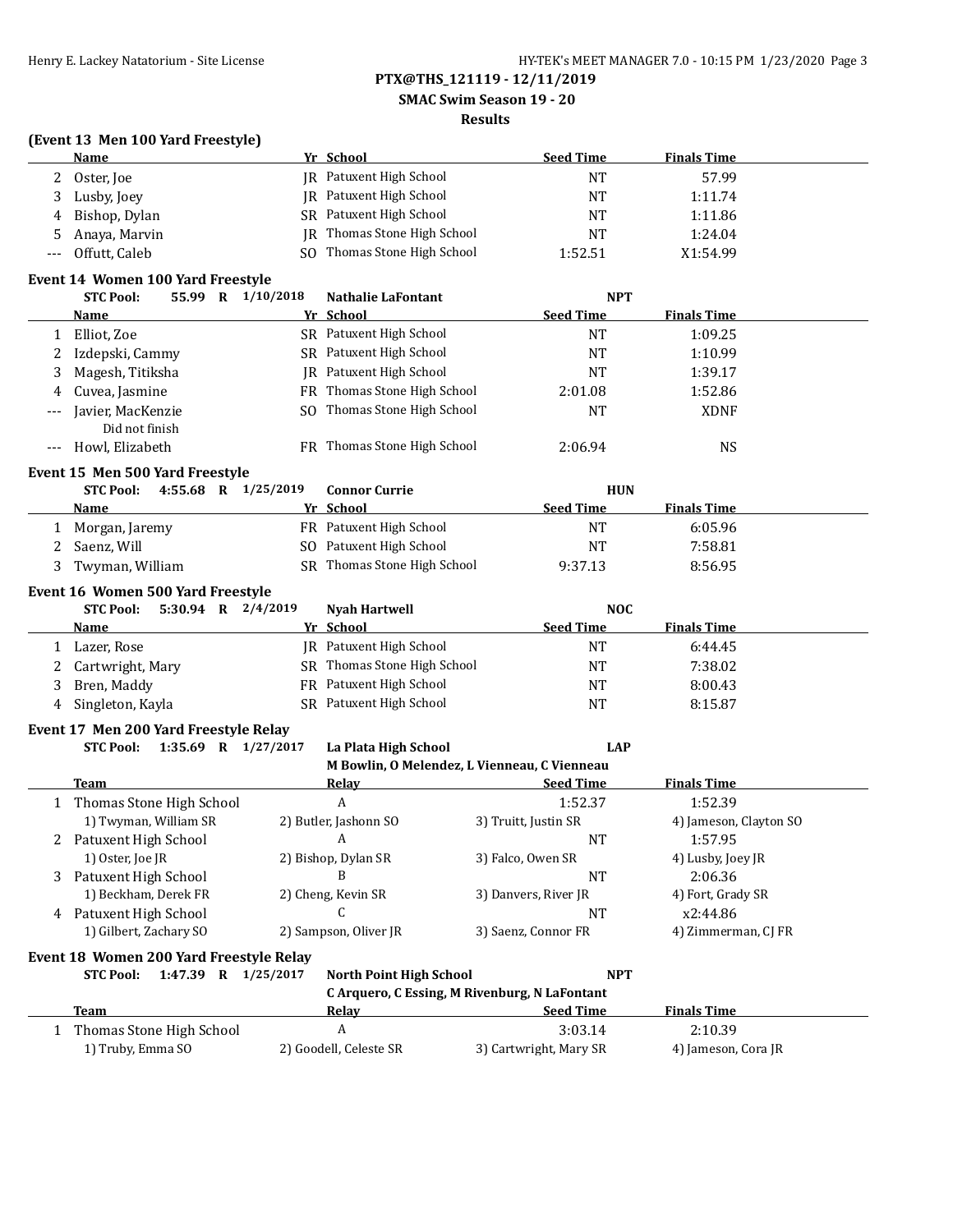**SMAC Swim Season 19 - 20**

#### **Results**

| (Event 18 Women 200 Yard Freestyle Relay) |  |
|-------------------------------------------|--|
|-------------------------------------------|--|

| 2 Patuxent High School<br><b>NT</b><br>2:37.10<br>A<br>1) Leyton, Diana SO<br>2) Morris, Becca JR<br>3) Vetting, Kaylee SO<br>4) Lightfoot, Vanessa JR<br>Patuxent High School<br>B<br>2:40.59<br><b>NT</b><br>3<br>1) Grand, Lauren SR<br>2) Riley, Ava SO<br>3) Mead, Katie JR<br>4) Pyrah, Claudia SR<br>C<br>4 Patuxent High School<br><b>NT</b><br>x2:50.43<br>1) Stewart, Bailee FR<br>2) Tompkins, Madison SO<br>4) Danvers, Alaura FR<br>3) Capuano, Isabella SO<br><b>Event 19 Men 100 Yard Backstroke</b><br><b>STC Pool:</b><br>56.50 R 1/16/2019<br><b>Ben Voelker</b><br><b>CAL</b><br>Yr School<br><b>Seed Time</b><br><b>Finals Time</b><br><b>Name</b><br>FR Patuxent High School<br><b>NT</b><br>1:29.87<br>Beckham, Derek<br>1<br>SO Thomas Stone High School<br><b>NT</b><br>Butler, Jashonn<br>1:34.35<br>2<br>JR Patuxent High School<br>Danvers, River<br><b>NT</b><br>1:36.42<br>3<br>FR Patuxent High School<br><b>NT</b><br>Zimmerman, CJ<br>2:25.36<br>4<br><b>Event 20 Women 100 Yard Backstroke</b><br>1:02.27 R 1/29/2018<br><b>STC Pool:</b><br><b>HUN</b><br><b>Maddie Frick</b><br>Yr School<br><b>Seed Time</b><br><b>Finals Time</b><br><b>Name</b><br>JR Thomas Stone High School<br><b>NT</b><br>Jameson, Cora<br>1:12.63<br>$\mathbf{1}$<br><b>IR</b> Patuxent High School<br>Lazer, Rose<br><b>NT</b><br>1:16.55<br>2<br>FR Patuxent High School<br>Stewart, Bailee<br>2:09.08<br>3<br>NT<br>SO Patuxent High School<br>Tompkins, Madison<br><b>NT</b><br>DQ<br>---<br><b>Event 21 Men 100 Yard Breaststroke</b><br><b>STC Pool:</b><br>1:02.38 R $1/11/2019$<br><b>Kristopher Schueller</b><br><b>LAP</b><br><b>Seed Time</b><br><b>Finals Time</b><br>Yr School<br>Name<br>SO Thomas Stone High School<br><b>NT</b><br>1:08.60<br>Jameson, Clayton<br>1<br>SR Patuxent High School<br>Beckham, Justin<br><b>NT</b><br>1:09.34<br>2<br>SR Patuxent High School<br>Fort, Grady<br>1:27.17<br>3<br><b>NT</b><br>FR Patuxent High School<br>Saenz, Connor<br><b>NT</b><br>2:06.39<br>4<br><b>Event 22 Women 100 Yard Breaststroke</b><br><b>STC Pool:</b><br>1:10.18 R 1/20/2017<br><b>NOC</b><br><b>Kelly Moton</b><br><b>Seed Time</b><br>Yr School<br><b>Finals Time</b><br><u>Name</u><br>SR Thomas Stone High School<br>Goodell, Celeste<br>1:35.91<br>1:36.21<br>1<br>SR Patuxent High School<br>Grand, Lauren<br><b>NT</b><br>2<br>1:36.29<br>SO Patuxent High School<br>Riley, Ava<br><b>NT</b><br>1:42.20<br>3<br>JR Patuxent High School<br>Morris, Becca<br><b>NT</b><br>1:51.79<br>4<br>Event 23 Men 400 Yard Freestyle Relay<br><b>STC Pool:</b><br>3:28.75 R 1/15/2016<br><b>Leonardtown High School</b><br><b>LEO</b><br>D Pinno, B Carrigg, H Race III, A Bacon<br><b>Seed Time</b><br><b>Finals Time</b><br><b>Team</b><br><b>Relay</b><br>$\boldsymbol{A}$<br>$\rm{NT}$<br>4:06.03<br>1 Patuxent High School<br>1) Beckham, Justin SR<br>2) Singh, Jas SR<br>3) Oster, Joe JR<br>4) Morgan, Jaremy FR<br>2 Patuxent High School<br>B<br><b>NT</b><br>5:12.71<br>2) Falco, Owen SR | <b>Team</b>         | Relay | <b>Seed Time</b>  | <b>Finals Time</b> |
|-----------------------------------------------------------------------------------------------------------------------------------------------------------------------------------------------------------------------------------------------------------------------------------------------------------------------------------------------------------------------------------------------------------------------------------------------------------------------------------------------------------------------------------------------------------------------------------------------------------------------------------------------------------------------------------------------------------------------------------------------------------------------------------------------------------------------------------------------------------------------------------------------------------------------------------------------------------------------------------------------------------------------------------------------------------------------------------------------------------------------------------------------------------------------------------------------------------------------------------------------------------------------------------------------------------------------------------------------------------------------------------------------------------------------------------------------------------------------------------------------------------------------------------------------------------------------------------------------------------------------------------------------------------------------------------------------------------------------------------------------------------------------------------------------------------------------------------------------------------------------------------------------------------------------------------------------------------------------------------------------------------------------------------------------------------------------------------------------------------------------------------------------------------------------------------------------------------------------------------------------------------------------------------------------------------------------------------------------------------------------------------------------------------------------------------------------------------------------------------------------------------------------------------------------------------------------------------------------------------------------------------------------------------------------------------------------------------------------------------------------------------------------------------------------------------------------------------------------------------------------------------------------------------------------------------------------------------------------------------------------------------------------------------------|---------------------|-------|-------------------|--------------------|
|                                                                                                                                                                                                                                                                                                                                                                                                                                                                                                                                                                                                                                                                                                                                                                                                                                                                                                                                                                                                                                                                                                                                                                                                                                                                                                                                                                                                                                                                                                                                                                                                                                                                                                                                                                                                                                                                                                                                                                                                                                                                                                                                                                                                                                                                                                                                                                                                                                                                                                                                                                                                                                                                                                                                                                                                                                                                                                                                                                                                                                         |                     |       |                   |                    |
|                                                                                                                                                                                                                                                                                                                                                                                                                                                                                                                                                                                                                                                                                                                                                                                                                                                                                                                                                                                                                                                                                                                                                                                                                                                                                                                                                                                                                                                                                                                                                                                                                                                                                                                                                                                                                                                                                                                                                                                                                                                                                                                                                                                                                                                                                                                                                                                                                                                                                                                                                                                                                                                                                                                                                                                                                                                                                                                                                                                                                                         |                     |       |                   |                    |
|                                                                                                                                                                                                                                                                                                                                                                                                                                                                                                                                                                                                                                                                                                                                                                                                                                                                                                                                                                                                                                                                                                                                                                                                                                                                                                                                                                                                                                                                                                                                                                                                                                                                                                                                                                                                                                                                                                                                                                                                                                                                                                                                                                                                                                                                                                                                                                                                                                                                                                                                                                                                                                                                                                                                                                                                                                                                                                                                                                                                                                         |                     |       |                   |                    |
|                                                                                                                                                                                                                                                                                                                                                                                                                                                                                                                                                                                                                                                                                                                                                                                                                                                                                                                                                                                                                                                                                                                                                                                                                                                                                                                                                                                                                                                                                                                                                                                                                                                                                                                                                                                                                                                                                                                                                                                                                                                                                                                                                                                                                                                                                                                                                                                                                                                                                                                                                                                                                                                                                                                                                                                                                                                                                                                                                                                                                                         |                     |       |                   |                    |
|                                                                                                                                                                                                                                                                                                                                                                                                                                                                                                                                                                                                                                                                                                                                                                                                                                                                                                                                                                                                                                                                                                                                                                                                                                                                                                                                                                                                                                                                                                                                                                                                                                                                                                                                                                                                                                                                                                                                                                                                                                                                                                                                                                                                                                                                                                                                                                                                                                                                                                                                                                                                                                                                                                                                                                                                                                                                                                                                                                                                                                         |                     |       |                   |                    |
|                                                                                                                                                                                                                                                                                                                                                                                                                                                                                                                                                                                                                                                                                                                                                                                                                                                                                                                                                                                                                                                                                                                                                                                                                                                                                                                                                                                                                                                                                                                                                                                                                                                                                                                                                                                                                                                                                                                                                                                                                                                                                                                                                                                                                                                                                                                                                                                                                                                                                                                                                                                                                                                                                                                                                                                                                                                                                                                                                                                                                                         |                     |       |                   |                    |
|                                                                                                                                                                                                                                                                                                                                                                                                                                                                                                                                                                                                                                                                                                                                                                                                                                                                                                                                                                                                                                                                                                                                                                                                                                                                                                                                                                                                                                                                                                                                                                                                                                                                                                                                                                                                                                                                                                                                                                                                                                                                                                                                                                                                                                                                                                                                                                                                                                                                                                                                                                                                                                                                                                                                                                                                                                                                                                                                                                                                                                         |                     |       |                   |                    |
|                                                                                                                                                                                                                                                                                                                                                                                                                                                                                                                                                                                                                                                                                                                                                                                                                                                                                                                                                                                                                                                                                                                                                                                                                                                                                                                                                                                                                                                                                                                                                                                                                                                                                                                                                                                                                                                                                                                                                                                                                                                                                                                                                                                                                                                                                                                                                                                                                                                                                                                                                                                                                                                                                                                                                                                                                                                                                                                                                                                                                                         |                     |       |                   |                    |
|                                                                                                                                                                                                                                                                                                                                                                                                                                                                                                                                                                                                                                                                                                                                                                                                                                                                                                                                                                                                                                                                                                                                                                                                                                                                                                                                                                                                                                                                                                                                                                                                                                                                                                                                                                                                                                                                                                                                                                                                                                                                                                                                                                                                                                                                                                                                                                                                                                                                                                                                                                                                                                                                                                                                                                                                                                                                                                                                                                                                                                         |                     |       |                   |                    |
|                                                                                                                                                                                                                                                                                                                                                                                                                                                                                                                                                                                                                                                                                                                                                                                                                                                                                                                                                                                                                                                                                                                                                                                                                                                                                                                                                                                                                                                                                                                                                                                                                                                                                                                                                                                                                                                                                                                                                                                                                                                                                                                                                                                                                                                                                                                                                                                                                                                                                                                                                                                                                                                                                                                                                                                                                                                                                                                                                                                                                                         |                     |       |                   |                    |
|                                                                                                                                                                                                                                                                                                                                                                                                                                                                                                                                                                                                                                                                                                                                                                                                                                                                                                                                                                                                                                                                                                                                                                                                                                                                                                                                                                                                                                                                                                                                                                                                                                                                                                                                                                                                                                                                                                                                                                                                                                                                                                                                                                                                                                                                                                                                                                                                                                                                                                                                                                                                                                                                                                                                                                                                                                                                                                                                                                                                                                         |                     |       |                   |                    |
|                                                                                                                                                                                                                                                                                                                                                                                                                                                                                                                                                                                                                                                                                                                                                                                                                                                                                                                                                                                                                                                                                                                                                                                                                                                                                                                                                                                                                                                                                                                                                                                                                                                                                                                                                                                                                                                                                                                                                                                                                                                                                                                                                                                                                                                                                                                                                                                                                                                                                                                                                                                                                                                                                                                                                                                                                                                                                                                                                                                                                                         |                     |       |                   |                    |
|                                                                                                                                                                                                                                                                                                                                                                                                                                                                                                                                                                                                                                                                                                                                                                                                                                                                                                                                                                                                                                                                                                                                                                                                                                                                                                                                                                                                                                                                                                                                                                                                                                                                                                                                                                                                                                                                                                                                                                                                                                                                                                                                                                                                                                                                                                                                                                                                                                                                                                                                                                                                                                                                                                                                                                                                                                                                                                                                                                                                                                         |                     |       |                   |                    |
|                                                                                                                                                                                                                                                                                                                                                                                                                                                                                                                                                                                                                                                                                                                                                                                                                                                                                                                                                                                                                                                                                                                                                                                                                                                                                                                                                                                                                                                                                                                                                                                                                                                                                                                                                                                                                                                                                                                                                                                                                                                                                                                                                                                                                                                                                                                                                                                                                                                                                                                                                                                                                                                                                                                                                                                                                                                                                                                                                                                                                                         |                     |       |                   |                    |
|                                                                                                                                                                                                                                                                                                                                                                                                                                                                                                                                                                                                                                                                                                                                                                                                                                                                                                                                                                                                                                                                                                                                                                                                                                                                                                                                                                                                                                                                                                                                                                                                                                                                                                                                                                                                                                                                                                                                                                                                                                                                                                                                                                                                                                                                                                                                                                                                                                                                                                                                                                                                                                                                                                                                                                                                                                                                                                                                                                                                                                         |                     |       |                   |                    |
|                                                                                                                                                                                                                                                                                                                                                                                                                                                                                                                                                                                                                                                                                                                                                                                                                                                                                                                                                                                                                                                                                                                                                                                                                                                                                                                                                                                                                                                                                                                                                                                                                                                                                                                                                                                                                                                                                                                                                                                                                                                                                                                                                                                                                                                                                                                                                                                                                                                                                                                                                                                                                                                                                                                                                                                                                                                                                                                                                                                                                                         |                     |       |                   |                    |
|                                                                                                                                                                                                                                                                                                                                                                                                                                                                                                                                                                                                                                                                                                                                                                                                                                                                                                                                                                                                                                                                                                                                                                                                                                                                                                                                                                                                                                                                                                                                                                                                                                                                                                                                                                                                                                                                                                                                                                                                                                                                                                                                                                                                                                                                                                                                                                                                                                                                                                                                                                                                                                                                                                                                                                                                                                                                                                                                                                                                                                         |                     |       |                   |                    |
|                                                                                                                                                                                                                                                                                                                                                                                                                                                                                                                                                                                                                                                                                                                                                                                                                                                                                                                                                                                                                                                                                                                                                                                                                                                                                                                                                                                                                                                                                                                                                                                                                                                                                                                                                                                                                                                                                                                                                                                                                                                                                                                                                                                                                                                                                                                                                                                                                                                                                                                                                                                                                                                                                                                                                                                                                                                                                                                                                                                                                                         |                     |       |                   |                    |
|                                                                                                                                                                                                                                                                                                                                                                                                                                                                                                                                                                                                                                                                                                                                                                                                                                                                                                                                                                                                                                                                                                                                                                                                                                                                                                                                                                                                                                                                                                                                                                                                                                                                                                                                                                                                                                                                                                                                                                                                                                                                                                                                                                                                                                                                                                                                                                                                                                                                                                                                                                                                                                                                                                                                                                                                                                                                                                                                                                                                                                         |                     |       |                   |                    |
|                                                                                                                                                                                                                                                                                                                                                                                                                                                                                                                                                                                                                                                                                                                                                                                                                                                                                                                                                                                                                                                                                                                                                                                                                                                                                                                                                                                                                                                                                                                                                                                                                                                                                                                                                                                                                                                                                                                                                                                                                                                                                                                                                                                                                                                                                                                                                                                                                                                                                                                                                                                                                                                                                                                                                                                                                                                                                                                                                                                                                                         |                     |       |                   |                    |
|                                                                                                                                                                                                                                                                                                                                                                                                                                                                                                                                                                                                                                                                                                                                                                                                                                                                                                                                                                                                                                                                                                                                                                                                                                                                                                                                                                                                                                                                                                                                                                                                                                                                                                                                                                                                                                                                                                                                                                                                                                                                                                                                                                                                                                                                                                                                                                                                                                                                                                                                                                                                                                                                                                                                                                                                                                                                                                                                                                                                                                         |                     |       |                   |                    |
|                                                                                                                                                                                                                                                                                                                                                                                                                                                                                                                                                                                                                                                                                                                                                                                                                                                                                                                                                                                                                                                                                                                                                                                                                                                                                                                                                                                                                                                                                                                                                                                                                                                                                                                                                                                                                                                                                                                                                                                                                                                                                                                                                                                                                                                                                                                                                                                                                                                                                                                                                                                                                                                                                                                                                                                                                                                                                                                                                                                                                                         |                     |       |                   |                    |
|                                                                                                                                                                                                                                                                                                                                                                                                                                                                                                                                                                                                                                                                                                                                                                                                                                                                                                                                                                                                                                                                                                                                                                                                                                                                                                                                                                                                                                                                                                                                                                                                                                                                                                                                                                                                                                                                                                                                                                                                                                                                                                                                                                                                                                                                                                                                                                                                                                                                                                                                                                                                                                                                                                                                                                                                                                                                                                                                                                                                                                         |                     |       |                   |                    |
|                                                                                                                                                                                                                                                                                                                                                                                                                                                                                                                                                                                                                                                                                                                                                                                                                                                                                                                                                                                                                                                                                                                                                                                                                                                                                                                                                                                                                                                                                                                                                                                                                                                                                                                                                                                                                                                                                                                                                                                                                                                                                                                                                                                                                                                                                                                                                                                                                                                                                                                                                                                                                                                                                                                                                                                                                                                                                                                                                                                                                                         |                     |       |                   |                    |
|                                                                                                                                                                                                                                                                                                                                                                                                                                                                                                                                                                                                                                                                                                                                                                                                                                                                                                                                                                                                                                                                                                                                                                                                                                                                                                                                                                                                                                                                                                                                                                                                                                                                                                                                                                                                                                                                                                                                                                                                                                                                                                                                                                                                                                                                                                                                                                                                                                                                                                                                                                                                                                                                                                                                                                                                                                                                                                                                                                                                                                         |                     |       |                   |                    |
|                                                                                                                                                                                                                                                                                                                                                                                                                                                                                                                                                                                                                                                                                                                                                                                                                                                                                                                                                                                                                                                                                                                                                                                                                                                                                                                                                                                                                                                                                                                                                                                                                                                                                                                                                                                                                                                                                                                                                                                                                                                                                                                                                                                                                                                                                                                                                                                                                                                                                                                                                                                                                                                                                                                                                                                                                                                                                                                                                                                                                                         |                     |       |                   |                    |
|                                                                                                                                                                                                                                                                                                                                                                                                                                                                                                                                                                                                                                                                                                                                                                                                                                                                                                                                                                                                                                                                                                                                                                                                                                                                                                                                                                                                                                                                                                                                                                                                                                                                                                                                                                                                                                                                                                                                                                                                                                                                                                                                                                                                                                                                                                                                                                                                                                                                                                                                                                                                                                                                                                                                                                                                                                                                                                                                                                                                                                         |                     |       |                   |                    |
|                                                                                                                                                                                                                                                                                                                                                                                                                                                                                                                                                                                                                                                                                                                                                                                                                                                                                                                                                                                                                                                                                                                                                                                                                                                                                                                                                                                                                                                                                                                                                                                                                                                                                                                                                                                                                                                                                                                                                                                                                                                                                                                                                                                                                                                                                                                                                                                                                                                                                                                                                                                                                                                                                                                                                                                                                                                                                                                                                                                                                                         |                     |       |                   |                    |
|                                                                                                                                                                                                                                                                                                                                                                                                                                                                                                                                                                                                                                                                                                                                                                                                                                                                                                                                                                                                                                                                                                                                                                                                                                                                                                                                                                                                                                                                                                                                                                                                                                                                                                                                                                                                                                                                                                                                                                                                                                                                                                                                                                                                                                                                                                                                                                                                                                                                                                                                                                                                                                                                                                                                                                                                                                                                                                                                                                                                                                         |                     |       |                   |                    |
|                                                                                                                                                                                                                                                                                                                                                                                                                                                                                                                                                                                                                                                                                                                                                                                                                                                                                                                                                                                                                                                                                                                                                                                                                                                                                                                                                                                                                                                                                                                                                                                                                                                                                                                                                                                                                                                                                                                                                                                                                                                                                                                                                                                                                                                                                                                                                                                                                                                                                                                                                                                                                                                                                                                                                                                                                                                                                                                                                                                                                                         |                     |       |                   |                    |
|                                                                                                                                                                                                                                                                                                                                                                                                                                                                                                                                                                                                                                                                                                                                                                                                                                                                                                                                                                                                                                                                                                                                                                                                                                                                                                                                                                                                                                                                                                                                                                                                                                                                                                                                                                                                                                                                                                                                                                                                                                                                                                                                                                                                                                                                                                                                                                                                                                                                                                                                                                                                                                                                                                                                                                                                                                                                                                                                                                                                                                         |                     |       |                   |                    |
|                                                                                                                                                                                                                                                                                                                                                                                                                                                                                                                                                                                                                                                                                                                                                                                                                                                                                                                                                                                                                                                                                                                                                                                                                                                                                                                                                                                                                                                                                                                                                                                                                                                                                                                                                                                                                                                                                                                                                                                                                                                                                                                                                                                                                                                                                                                                                                                                                                                                                                                                                                                                                                                                                                                                                                                                                                                                                                                                                                                                                                         |                     |       |                   |                    |
|                                                                                                                                                                                                                                                                                                                                                                                                                                                                                                                                                                                                                                                                                                                                                                                                                                                                                                                                                                                                                                                                                                                                                                                                                                                                                                                                                                                                                                                                                                                                                                                                                                                                                                                                                                                                                                                                                                                                                                                                                                                                                                                                                                                                                                                                                                                                                                                                                                                                                                                                                                                                                                                                                                                                                                                                                                                                                                                                                                                                                                         |                     |       |                   |                    |
|                                                                                                                                                                                                                                                                                                                                                                                                                                                                                                                                                                                                                                                                                                                                                                                                                                                                                                                                                                                                                                                                                                                                                                                                                                                                                                                                                                                                                                                                                                                                                                                                                                                                                                                                                                                                                                                                                                                                                                                                                                                                                                                                                                                                                                                                                                                                                                                                                                                                                                                                                                                                                                                                                                                                                                                                                                                                                                                                                                                                                                         |                     |       |                   |                    |
|                                                                                                                                                                                                                                                                                                                                                                                                                                                                                                                                                                                                                                                                                                                                                                                                                                                                                                                                                                                                                                                                                                                                                                                                                                                                                                                                                                                                                                                                                                                                                                                                                                                                                                                                                                                                                                                                                                                                                                                                                                                                                                                                                                                                                                                                                                                                                                                                                                                                                                                                                                                                                                                                                                                                                                                                                                                                                                                                                                                                                                         |                     |       |                   |                    |
|                                                                                                                                                                                                                                                                                                                                                                                                                                                                                                                                                                                                                                                                                                                                                                                                                                                                                                                                                                                                                                                                                                                                                                                                                                                                                                                                                                                                                                                                                                                                                                                                                                                                                                                                                                                                                                                                                                                                                                                                                                                                                                                                                                                                                                                                                                                                                                                                                                                                                                                                                                                                                                                                                                                                                                                                                                                                                                                                                                                                                                         |                     |       |                   |                    |
|                                                                                                                                                                                                                                                                                                                                                                                                                                                                                                                                                                                                                                                                                                                                                                                                                                                                                                                                                                                                                                                                                                                                                                                                                                                                                                                                                                                                                                                                                                                                                                                                                                                                                                                                                                                                                                                                                                                                                                                                                                                                                                                                                                                                                                                                                                                                                                                                                                                                                                                                                                                                                                                                                                                                                                                                                                                                                                                                                                                                                                         |                     |       |                   |                    |
|                                                                                                                                                                                                                                                                                                                                                                                                                                                                                                                                                                                                                                                                                                                                                                                                                                                                                                                                                                                                                                                                                                                                                                                                                                                                                                                                                                                                                                                                                                                                                                                                                                                                                                                                                                                                                                                                                                                                                                                                                                                                                                                                                                                                                                                                                                                                                                                                                                                                                                                                                                                                                                                                                                                                                                                                                                                                                                                                                                                                                                         |                     |       |                   |                    |
|                                                                                                                                                                                                                                                                                                                                                                                                                                                                                                                                                                                                                                                                                                                                                                                                                                                                                                                                                                                                                                                                                                                                                                                                                                                                                                                                                                                                                                                                                                                                                                                                                                                                                                                                                                                                                                                                                                                                                                                                                                                                                                                                                                                                                                                                                                                                                                                                                                                                                                                                                                                                                                                                                                                                                                                                                                                                                                                                                                                                                                         |                     |       |                   |                    |
|                                                                                                                                                                                                                                                                                                                                                                                                                                                                                                                                                                                                                                                                                                                                                                                                                                                                                                                                                                                                                                                                                                                                                                                                                                                                                                                                                                                                                                                                                                                                                                                                                                                                                                                                                                                                                                                                                                                                                                                                                                                                                                                                                                                                                                                                                                                                                                                                                                                                                                                                                                                                                                                                                                                                                                                                                                                                                                                                                                                                                                         |                     |       |                   |                    |
|                                                                                                                                                                                                                                                                                                                                                                                                                                                                                                                                                                                                                                                                                                                                                                                                                                                                                                                                                                                                                                                                                                                                                                                                                                                                                                                                                                                                                                                                                                                                                                                                                                                                                                                                                                                                                                                                                                                                                                                                                                                                                                                                                                                                                                                                                                                                                                                                                                                                                                                                                                                                                                                                                                                                                                                                                                                                                                                                                                                                                                         |                     |       |                   |                    |
|                                                                                                                                                                                                                                                                                                                                                                                                                                                                                                                                                                                                                                                                                                                                                                                                                                                                                                                                                                                                                                                                                                                                                                                                                                                                                                                                                                                                                                                                                                                                                                                                                                                                                                                                                                                                                                                                                                                                                                                                                                                                                                                                                                                                                                                                                                                                                                                                                                                                                                                                                                                                                                                                                                                                                                                                                                                                                                                                                                                                                                         |                     |       |                   |                    |
|                                                                                                                                                                                                                                                                                                                                                                                                                                                                                                                                                                                                                                                                                                                                                                                                                                                                                                                                                                                                                                                                                                                                                                                                                                                                                                                                                                                                                                                                                                                                                                                                                                                                                                                                                                                                                                                                                                                                                                                                                                                                                                                                                                                                                                                                                                                                                                                                                                                                                                                                                                                                                                                                                                                                                                                                                                                                                                                                                                                                                                         | 1) Bishop, Dylan SR |       | 3) Saenz, Will SO | 4) Lusby, Lucas SO |